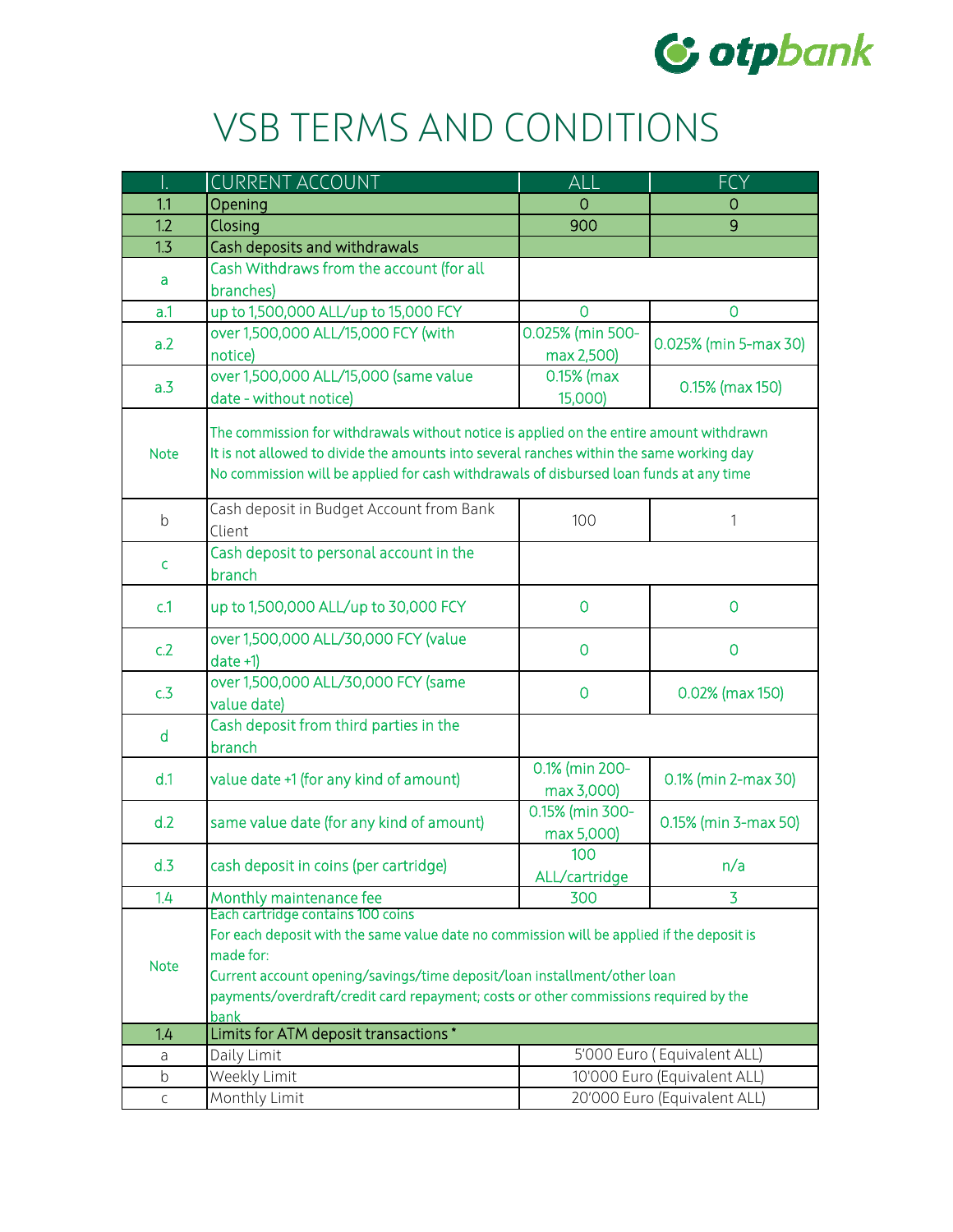

| Note*            | Valid for cards: Debit Mastercard, Mastercard Gold, Visa Gold, Visa Credit ALL & Euro. |                |                |
|------------------|----------------------------------------------------------------------------------------|----------------|----------------|
| 1.5 <sub>l</sub> | Minimum balance in the account                                                         | 7,000          | 70             |
| 1.6              | Account statement                                                                      | 300            |                |
| 1.7              | Automatic payment order per transaction                                                | 100            |                |
| 1.8              | Banknote exchange for OTP Clients                                                      | 0.5% (min 500) | $0.5%$ (min 5) |

| Π.  | <b>SAVINGS AND TERM DEPOSIT</b>     | <b>ALL</b> | <b>FCY</b> |
|-----|-------------------------------------|------------|------------|
| 2.1 | Minimum for opening                 |            |            |
| a   | Term Deposit                        | 50,000     | 500        |
| b   | <b>Elastic Deposits</b>             | 30,000     | 300        |
|     | Elastic Deposits closure            | 500        |            |
| 2.2 | Maintenance fee (yearly commission) |            |            |
| a   | Term Deposit                        |            |            |
| b   | <b>Elastic Deposits</b>             | 200        |            |
| 2.3 | Commission for statement of deposit | O          | O          |
|     |                                     |            |            |

| $\begin{array}{c} \hline \end{array}$ | PAYMENTS THROUGH ONLINE<br><b>BANKING</b> | <b>ALL</b>                         | <b>FCY</b>                                           |
|---------------------------------------|-------------------------------------------|------------------------------------|------------------------------------------------------|
| a                                     | National within OTP                       | 0                                  | 0                                                    |
| b                                     | National in other banks                   |                                    |                                                      |
| $b-1$                                 | Transfers 0 - 20,000 ALL                  | $\mathbf 0$                        |                                                      |
| $b-2$                                 | Transfers 20,001 - 1,499,999 ALL          | 250                                | N/A                                                  |
| $b-3$                                 | Transfers over 1,500,000 ALL              | 750                                |                                                      |
| $b-4$                                 | Swift                                     | N/A                                | EUR 0<br>Other FCY (USD, GBP,<br><b>CAD, CHF) 10</b> |
| $b-5$                                 | Payments within the Value Date            | 0,05%<br>(min 5000 - max<br>20000) | 0.05%<br>(min 50 - max 200)                          |
| $\mathsf{C}$                          | Domestic & International transfers        | N/A                                | 0.15%                                                |
| $c-1$                                 | Swift                                     | N/A                                | 10                                                   |
| $c-2$                                 | Payments within the Value Date            | 0,05%                              | 0.05%                                                |
| <sub>d</sub>                          | <b>Transaction Limit</b>                  | 2,000,000                          |                                                      |
| e                                     | Daily Limit                               | 4,000,000                          |                                                      |
| f                                     | <b>Monthly Limit</b>                      | 11,300,000                         |                                                      |

| IV.   | <b>PAYMENTS IN OTP BANK</b><br><b>BRANCHES</b> | $\mathsf{Al}$ | FCY |
|-------|------------------------------------------------|---------------|-----|
| 4.1   | <b>Outgoing Transfer</b>                       |               |     |
| a     | National Transfers                             |               |     |
| $a-1$ | Within OTP                                     |               |     |
| $a-2$ | Within OTP in Budget Account                   | 50            |     |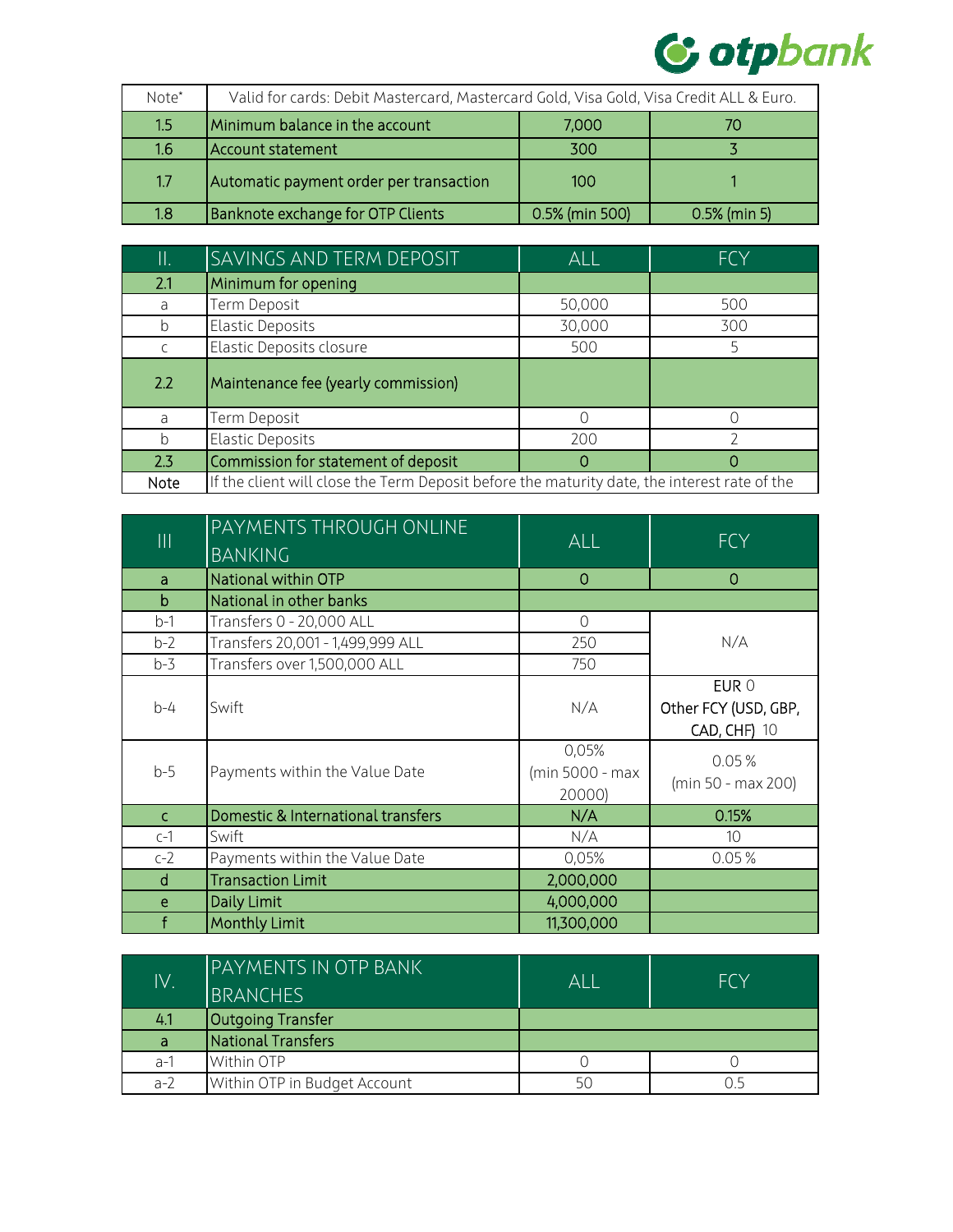

| $a-3$       | In the other banks                                                            | 500 ALL (for<br>payments up to<br>1,499,999)<br>1,500 ALL (for<br>payments over<br>1,500,000) | <b>EUR</b> 0.2% (min 6 - max<br>50)<br>Other FCY (USD, GBP,<br>CAD, CHF) 0.20 % (min<br>15 - max 200; +2VD) |
|-------------|-------------------------------------------------------------------------------|-----------------------------------------------------------------------------------------------|-------------------------------------------------------------------------------------------------------------|
| $a-4$       | SWIFT commission                                                              | N/A                                                                                           | EUR 0<br>Monedha të tjera<br>(USD, GBP, CAD, CHF)<br>10                                                     |
| $a-5$       | Payments within the Value Date                                                | 0,05%<br>(min 5000 - max<br>20000)                                                            | 0.05 % (min 50 - max<br>200)                                                                                |
| $\mathbf b$ | International                                                                 |                                                                                               |                                                                                                             |
| $b-1$       | <b>Transfer Commission</b>                                                    | N/A                                                                                           | 0.20%<br>(min 10 - max 200)                                                                                 |
| 4.2         | <b>Incoming Transfer</b>                                                      |                                                                                               |                                                                                                             |
| a           | National Transfer                                                             |                                                                                               |                                                                                                             |
| $a-1$       | <b>OTP Clients</b>                                                            | $\circ$                                                                                       | EUR 0<br>Other FCY (USD, GBP,<br>CAD, CHF) 0.15% (min 6<br>max 50)                                          |
| $a-2$       | Transfer Return commission                                                    | 2,000                                                                                         | 15                                                                                                          |
| $a-3$       | Investigation commission for incoming<br>transfers with discrepancy           | 500                                                                                           | 5                                                                                                           |
| $\mathsf b$ | <b>International Transfer</b>                                                 |                                                                                               |                                                                                                             |
| $b-1$       | <b>OTP Clients</b>                                                            | N/A                                                                                           | 0.10%(min 6 - max 50)                                                                                       |
| $b-2$       | Transfer Return commission                                                    | N/A                                                                                           | 20                                                                                                          |
| $b-3$       | Investigation commission for incoming<br>transfers with discrepancy           | 500                                                                                           | 5                                                                                                           |
| C           | Common Commissions (for transfers in<br>OTP Bank branches and Online Banking) |                                                                                               |                                                                                                             |
| $c-1$       | Payments within the Value Date                                                | 0.05%<br>(min 5,000 - max<br>20,000)                                                          | 0.05%<br>(min 50 - max 200)                                                                                 |
| $c-2$       | Comm. for IBAN missing (when mandatory)                                       | N/A                                                                                           | 10                                                                                                          |
| $c-3$       | SWIFT commission                                                              | N/A                                                                                           | 10                                                                                                          |
| $C-4$       | Annulations/ Modification                                                     | 2,500                                                                                         | 25                                                                                                          |
| $c-5$       | Investigation                                                                 | 5,000                                                                                         | 50                                                                                                          |
| $c-6$       | <b>Transit Transfer</b>                                                       | N/A                                                                                           | 0.1%<br>(min 10 - max 50)                                                                                   |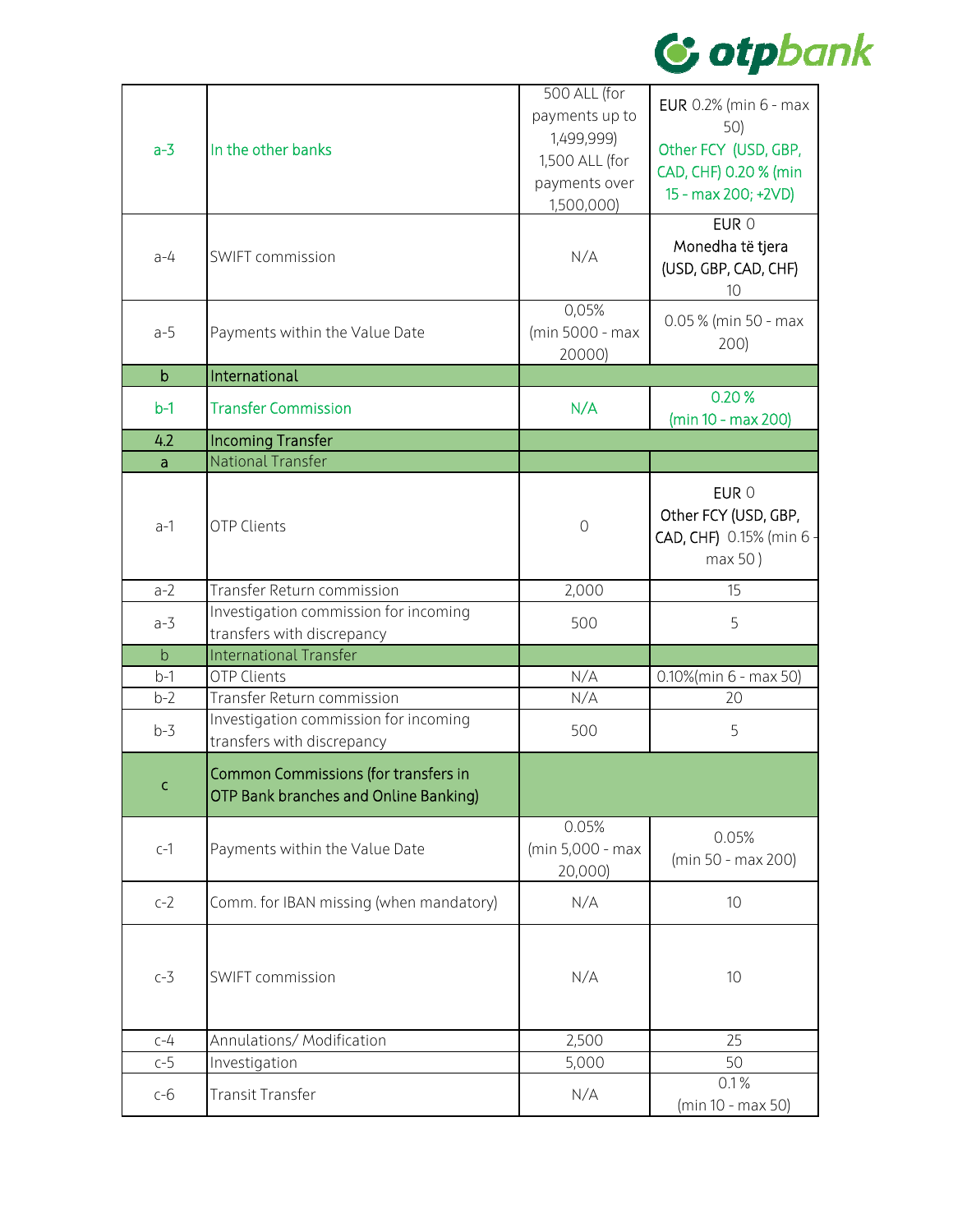

|      | When the commissions are "OUR", we have to add the correspondent bank expenses. For the            |
|------|----------------------------------------------------------------------------------------------------|
|      | payments in GBP and in CHF the                                                                     |
| Note | commission "OUR" will be the equivalent of 25 GBP / CHF according to the currency of the transfer. |
|      | We have not included the                                                                           |
|      | commission of the other banks that have to be paid by the client                                   |

| $\overline{\vee}$ | <b>Credit Facility Line Commissions</b>                                                      | <b>ALL</b> | FCY   |
|-------------------|----------------------------------------------------------------------------------------------|------------|-------|
| a                 | <b>Administration Fee</b>                                                                    |            |       |
| $a-1$             | - Secured with Time Deposits / Treasury Bills                                                | 0.10%      |       |
| $a-2$             | - Secured with Bank Guarantee **                                                             |            | 0.20% |
| $a-3$             | - Secured with Other Collateral                                                              | 1.00%      |       |
| b                 | <b>Risk Fee</b>                                                                              |            |       |
| $b-1$             | - Secured with Time Deposits / Treasury Bills                                                | $0.3%$ p.q |       |
| $b-2$             | - Secured with Bank Guarantee**                                                              | $0.3%$ p.q |       |
| $b-3$             | - Secured with Other Collateral                                                              | $0.7%$ p.q |       |
| $\mathsf{C}$      | <b>Commitment Fee</b>                                                                        |            |       |
| $c-1$             | - Secured with Time Deposits / Treasury Bills                                                |            | 0.00% |
| $c-2$             | - Secured with Bank Guarantee **                                                             | 0.00%      |       |
| $c-3$             | - Secured with Other Collateral                                                              | 1.00% p.a  |       |
| Note              | * If cash is free in C/A than none of the above will be applied<br>** Upon Bank's Discretion |            |       |

| VI  | AUTOMATIC MAIL SERVICE                           | Al I | FCY <sup></sup> |
|-----|--------------------------------------------------|------|-----------------|
| 6.1 | Daily account statement (monthly<br>applicable   | 300  |                 |
| 6.2 | Monthly account statement (monthly<br>applicable | 300  |                 |
| 6.3 | SWIFT message delivery (yearly fee)              | N/A  | <b>10 EUR</b>   |

| VII          | FEES & COMMISSIONS LOANS       | ALL   | <b>FCY</b> |
|--------------|--------------------------------|-------|------------|
| 7.1          | <b>Administration Fees</b>     |       |            |
| a            | Overdrafts (Cash Collateral)   | 0.50% | 0.50%      |
| b            | <b>Business Express</b>        |       |            |
|              | 0-1 years                      | 2.50% | N/A        |
|              | $[1-2]$ years                  | 2.50% | N/A        |
|              | $[2-3]$ years                  | 2.50% | N/A        |
|              | $[3-5]$ years                  | 2.00% | N/A        |
|              | [5-7] years                    | 2.00% | N/A        |
| $\mathsf{C}$ | Overdrafts (Mortgage)          | 1.50% | 1.25%      |
| d            | Ovedrafts (Other)              | 1.50% | 1.25%      |
| e            | Fixed assets (Cash Collateral) | 0.50% | 0.50%      |
| f            | Fixed Assets (Mortgage)        | 1.25% | 1.25%      |
| q            | Fixed Assets (Other)           | 1.25% | 1.25%      |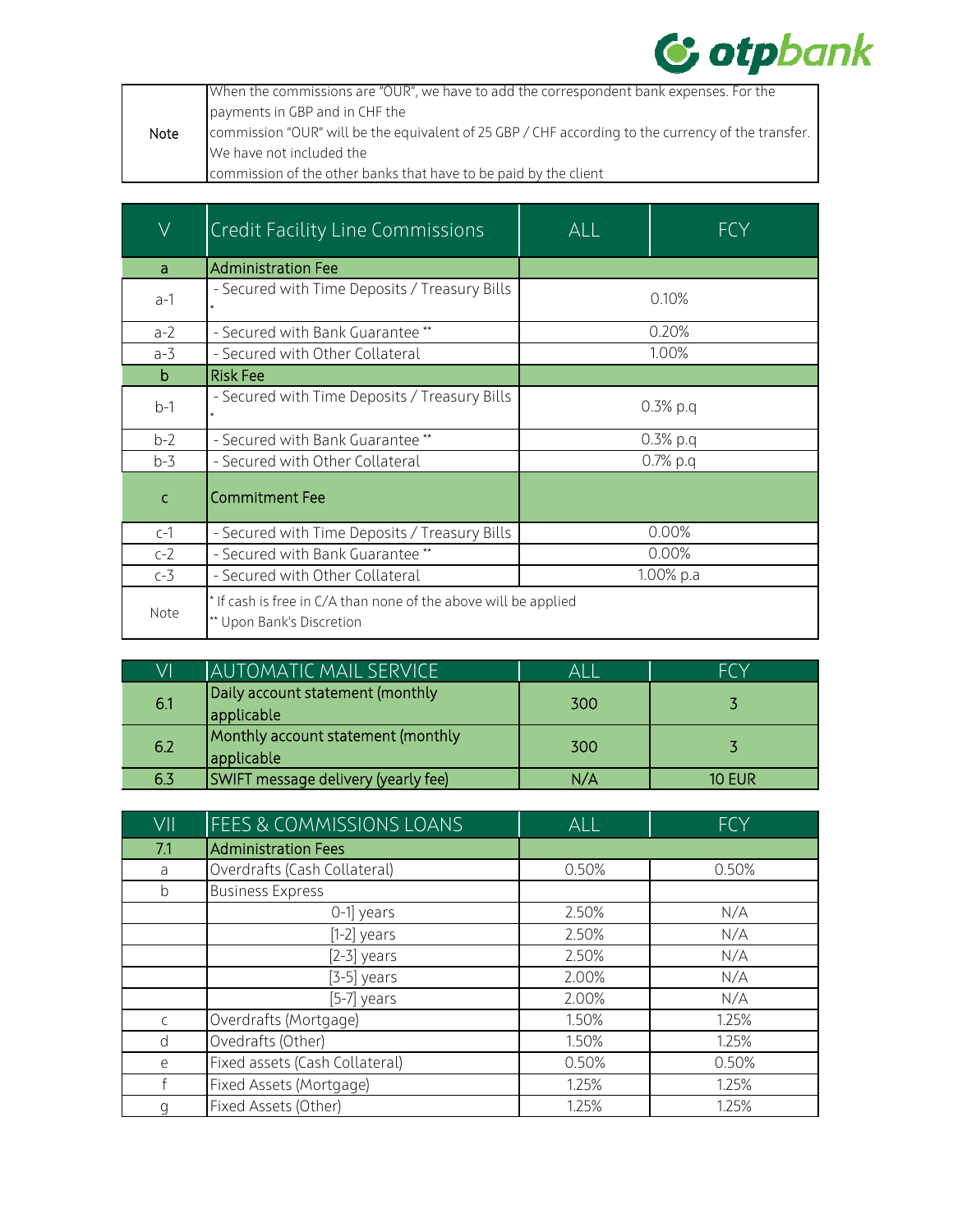

| h           | Transport and Equipment Leasing                                                                                                                      | 1.50%      | 1.50% |
|-------------|------------------------------------------------------------------------------------------------------------------------------------------------------|------------|-------|
|             | Working Capital / Term Loan                                                                                                                          | 1.25%      | 1.50% |
| 7.2         | Penalties for overdue Loans                                                                                                                          | $IR + 20%$ |       |
| 7.3         | Early payment of loan fee (with company's<br>funds)                                                                                                  | 3.00%      |       |
| 7.4         | Early payment of loan fee (with another<br>bank's loan)                                                                                              | 5.00%      |       |
| 7.5         | Renewal of Credit Line - Administration fee                                                                                                          | 0.50%      |       |
| 7.6         | Amendment of the loan contract                                                                                                                       | 5,000      |       |
| <b>Note</b> | Commission in case of T&C change in loan contract (collateral; quarantor; interest; credit<br>terms; technical OVD renewal; change of business name) |            |       |

| VIII         | <b>CARDS COMMISSIONS</b>                                     | ALL            | <b>FCY</b>               |
|--------------|--------------------------------------------------------------|----------------|--------------------------|
| 8.1          | <b>Business MasterCard</b>                                   |                |                          |
| a            | Initial member fee for the first card                        | 1,000          |                          |
| $\mathsf b$  | Monthly fee for the first card                               | 300            |                          |
| $\mathsf{C}$ | Initial member fee per additional card over<br>the first one | 500            |                          |
| d            | Monthly fee per additional card over the first<br>one        | 150            |                          |
| e            | New Card and PIN with client request                         | 700            |                          |
| $\mathsf{f}$ | Card annulations                                             | $\circ$        |                          |
| 8.2          | Common Commissions other then above                          |                |                          |
| a            | National Cash advance (outside OTP)                          | 2.00%          | $\overline{a}$           |
| $\mathsf{b}$ | International Cash Advance                                   | 3.00%          |                          |
| $\mathsf{C}$ | Cash withdraw OTP ATM-s                                      | $\Omega$       |                          |
| d            | National Cash withdraw Other ATM-s                           | 3.00%          |                          |
| e            | International Cash withdraw ATM                              | 3.00%          | $\overline{\phantom{0}}$ |
| $\mathsf f$  | Balance inquiry through OTP ATM                              | N/A            | $\overline{a}$           |
| g            | National POS purchase                                        | $\Omega$       |                          |
| h            | International POS purchase                                   | 2.50%          | $\overline{a}$           |
|              | Internet purchase                                            | 2.50%          |                          |
|              | PIN change in OTP ATM-s                                      | $\mathcal{O}$  |                          |
| $\mathsf k$  | PIN change in other bank's ATM-s                             | $\overline{O}$ |                          |
| $\lfloor$    | Balance inquiry in OTP ATM-s                                 | $\overline{O}$ |                          |
| m            | Balance inquiry in other bank's ATM-s                        | $\overline{O}$ |                          |
| 8.3          | <b>Card Limits</b>                                           |                |                          |
| a            | ATM Daily (Domestic + International)                         | 250,000        |                          |
| b            | POS Daily (Domestic + International) + E<br>Commerce         | 650,000        |                          |

| IХ | <b>IPACKAGES</b>                         |                 | FCY |
|----|------------------------------------------|-----------------|-----|
|    | VIZION Basic Package (without e-banking) | 350 ALL / Month |     |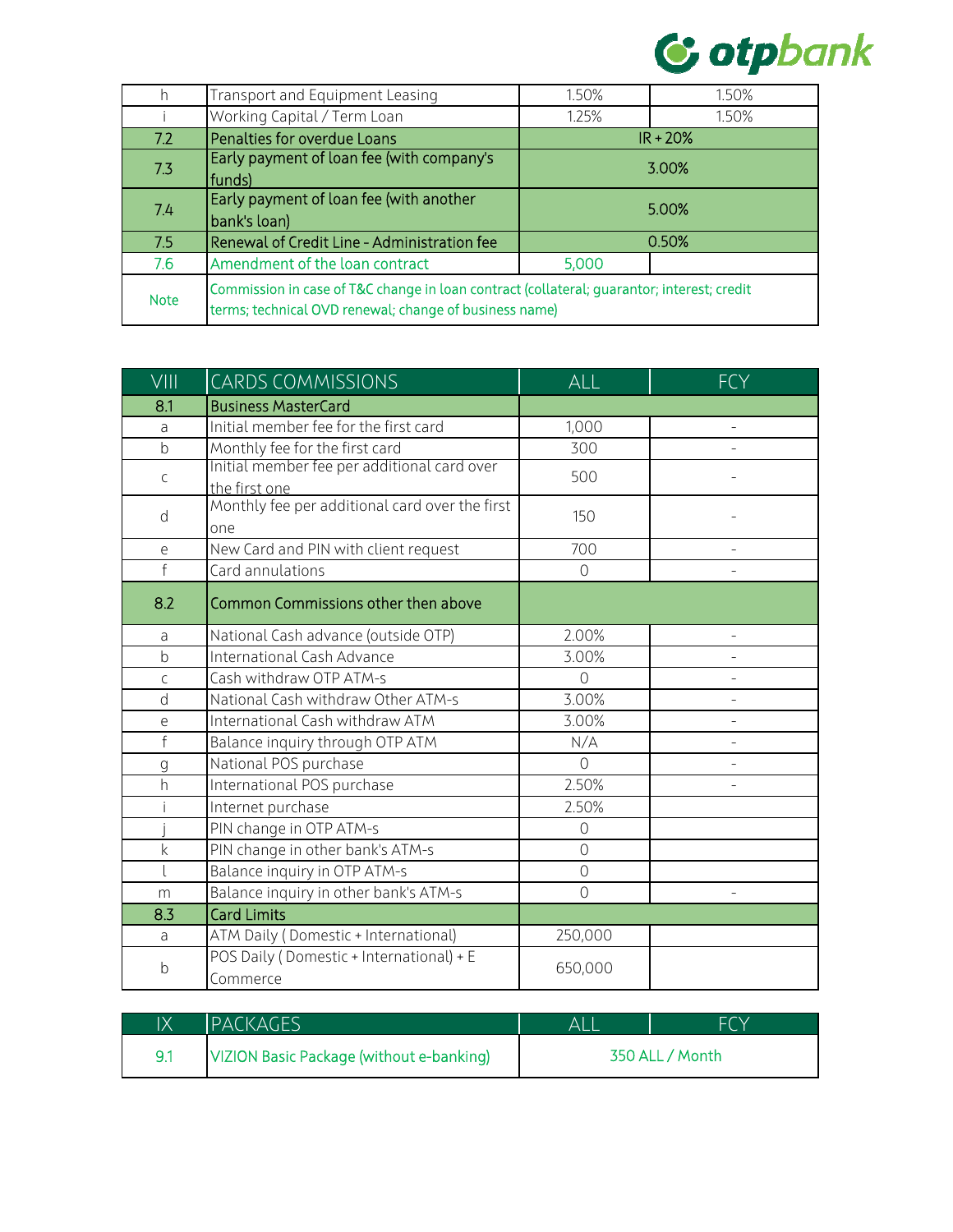

| 9.2  | <b>VIZION Active Package (include online</b><br>banking)                                                                                         | 550 ALL / Month |  |
|------|--------------------------------------------------------------------------------------------------------------------------------------------------|-----------------|--|
|      | 1. The package doesn't include the additional card. The additional card will be charged according<br>to the price list. The client will pay 50%. |                 |  |
| Note | of the initial fee of the first card if it is inside the packages.                                                                               |                 |  |
|      | 2. The existing Evolution Package will continue to hold the same price of 710 ALL / Month.                                                       |                 |  |

| Χ    | DIFFERENTS COMMISSIONS                             | Al I  | <b>FCY</b> |
|------|----------------------------------------------------|-------|------------|
| 10.1 | Bank confirmation for non loan                     | 1,000 |            |
| 10.2 | Recommendation letter                              | 1,500 |            |
| 10.3 | Notification for lost/stolen cheque                | 500   |            |
| 10.4 | Confirmation Current account (for audit<br>issues) | 2,000 | 20         |

| $\overline{\text{XI}}$ | <b>CHEQUES</b>                                           | ALL                                | <b>FCY</b>                 |
|------------------------|----------------------------------------------------------|------------------------------------|----------------------------|
| 11.1                   | <b>OTP Cheques</b>                                       |                                    |                            |
| a                      | <b>Issuing Bank Cheques</b>                              | 0.15%<br>(min 1,000 - max<br>3,000 | 0.15%<br>(min 10 - max 30) |
| $\mathsf b$            | Issuing personal Cheques                                 | 1,000                              | 10                         |
| 11.2                   | <b>Payments of Bank Cheque</b>                           |                                    |                            |
| a                      | Presented in OTP                                         |                                    |                            |
| a.1                    | Paid in the account                                      | $\overline{O}$                     | $\mathcal{O}$              |
| a.2                    | Paid in Cash                                             | 0.1%<br>(min 300 - max<br>1,500    | 0.1%<br>$(min 3 - max 15)$ |
| $\mathsf b$            | Presented in other banks                                 | 0.1%<br>(min 500 - max<br>5,000)   | 0.1%<br>(min 5 - max 50)   |
| 11.3                   | <b>Payments of Personal Cheque</b>                       |                                    |                            |
| a                      | Presented in OTP                                         |                                    |                            |
| a.1                    | Paid in the account                                      | $\bigcap$                          | $\Omega$                   |
| a.2                    | Paid in Cash                                             | 0.1% (min 300 -<br>max 1,500)      | 0.1%<br>(min 3 - max 15)   |
| b                      | Presented in other banks                                 | 0.1%<br>(min 500 - max<br>5,000    | 0.1%<br>(min 5 - max 50)   |
| Note                   | The commission amount is deducted from the cheque amount |                                    |                            |
| 11.4                   | Cheques of local banks                                   |                                    |                            |
| a                      | Payment of bank Cheques*                                 | 0.15%<br>(min 500 - max<br>5,000)  | 0.15%<br>(min 5 - max 50)  |
| b                      | Payment of Personal Cheques**                            | 0.15%<br>(min 500 - max<br>5,000)  | 0.15%<br>(min 5 - max 50)  |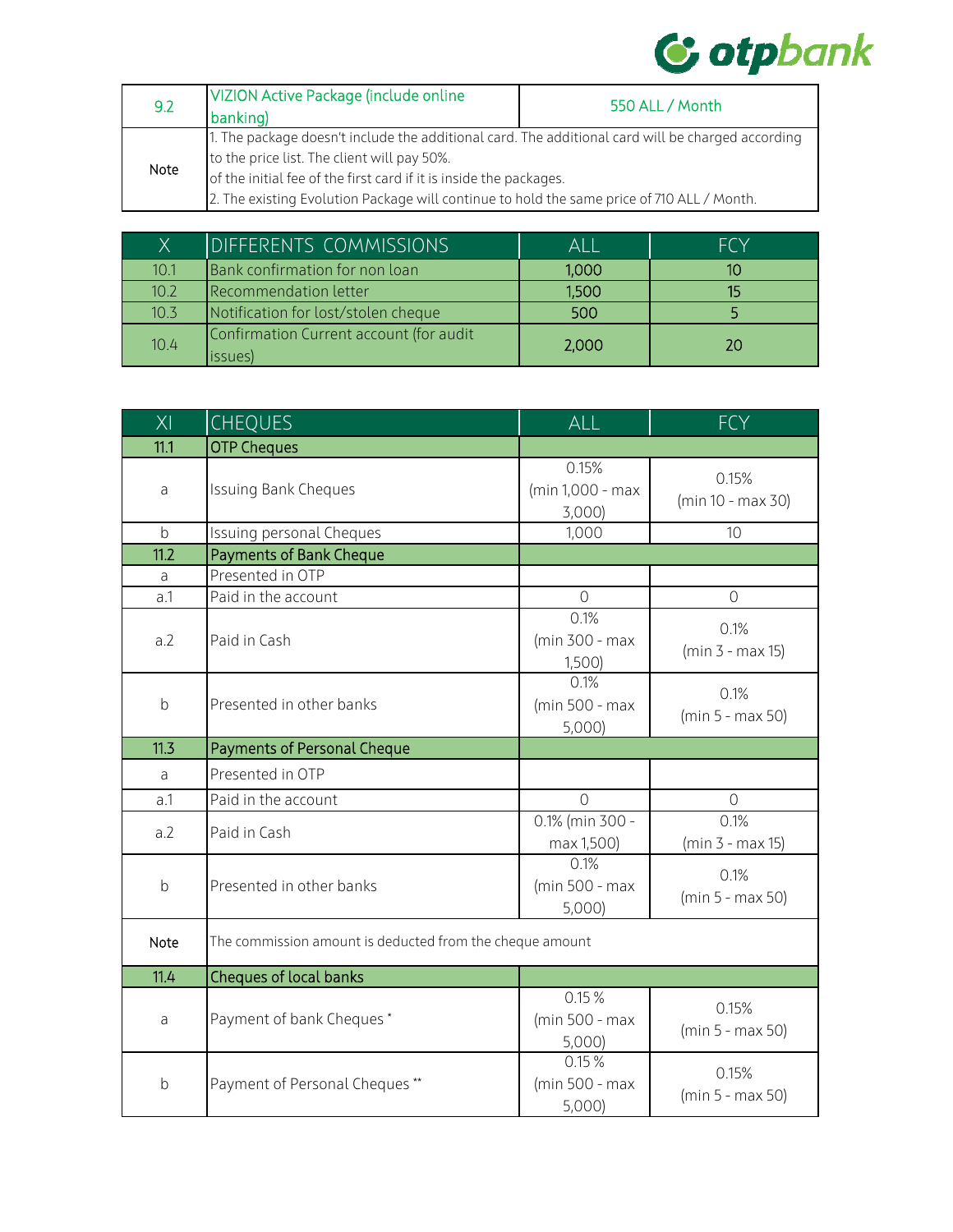

| Note                          | The value date for the bank cheques is +2 (*) and for personal cheques +4 (**)<br>For cheques in foreign currency the value date is determined by issuing bank |                                                         |                                                    |
|-------------------------------|----------------------------------------------------------------------------------------------------------------------------------------------------------------|---------------------------------------------------------|----------------------------------------------------|
| 11.5                          | Traveller's cheques                                                                                                                                            |                                                         |                                                    |
| a                             | Traveller's cheques payment at sight                                                                                                                           | N/A                                                     | 1% (min 5*)                                        |
| b                             | Traveller's cheques payment for collection                                                                                                                     | N/A                                                     | 0.5%<br>(min 20 - max 100)                         |
| Note                          | * The commission is per cheque                                                                                                                                 |                                                         |                                                    |
| 11.6                          | <b>Others</b>                                                                                                                                                  |                                                         |                                                    |
| a                             | Foreign Cheques for collections*                                                                                                                               | N/A                                                     | 0.15%<br>(min 5 - max 50)                          |
| $\mathsf b$                   | Return of unpaid cheque                                                                                                                                        | N/A                                                     | 20                                                 |
| Note                          | * We have not included the commissions for the correspondent banks and courier post                                                                            |                                                         |                                                    |
| $X$                           | <b>BROKERAGE &amp; CUSTODY SERVICE</b>                                                                                                                         | ALL                                                     | <b>FCY</b>                                         |
| 12.1<br>12.2                  | Brokerage Service / Fees for Brokerage Service<br>Participation in auctions for the issuance of Government securities                                          |                                                         |                                                    |
| a                             | Account opening / blocking                                                                                                                                     | 0                                                       | $\overline{O}$                                     |
| $\mathsf b$                   | Mediation - for a winning bid                                                                                                                                  | 1500                                                    | 15                                                 |
| $\mathsf{C}$                  | Mediation - for non-profit offer                                                                                                                               | 1500                                                    | 15                                                 |
| d                             | Order cancel                                                                                                                                                   | 500 receipt of<br>orders until 15.00                    | 5 receipt of orders until<br>15.00 on t-1 of the   |
|                               |                                                                                                                                                                | on t-1 of the<br>auction date                           | auction date                                       |
| 12.3                          | Market execution orders (Receive / Transmit / Execute)                                                                                                         |                                                         |                                                    |
| a                             | Domestic market securities (FIX Income +<br>Tbills)                                                                                                            | $\overline{0.1\%}$ of nom value<br>min 1500             | 0.1% of nom value min<br>15                        |
| b                             | For Fix Income securities in international<br>markets                                                                                                          |                                                         | 0.2% of nom value min<br>20                        |
| $\mathsf{C}$                  | For shares in international markets                                                                                                                            |                                                         | 0.3% * price min 20                                |
| Note                          | * Mediation activity contains mainly one-sided fees.                                                                                                           |                                                         |                                                    |
| 12.4                          | <b>Custodian Service</b>                                                                                                                                       |                                                         |                                                    |
| a                             | <b>Account Opening</b>                                                                                                                                         | $\overline{0}$                                          | $\overline{0}$                                     |
| $\mathbf b$<br>$\mathsf{C}$   | <b>Account closure</b><br>Maintenance fee (expressed in annual<br>terms)                                                                                       | $\overline{0}$<br>0.1% of nom<br>value<br>(min 1000-max | $\overline{0}$<br>0.15% of nom value<br>min 15 FCY |
| $\mathsf{d}$                  | Locking / unlocking the title for / left as<br>collateral                                                                                                      | 7000)<br>500                                            | 15                                                 |
| e                             | Settlement of transactions                                                                                                                                     | 500                                                     | 15                                                 |
|                               | Cancellation of the transaction /                                                                                                                              | 500                                                     | 15                                                 |
| $\mathsf f$<br>$\overline{g}$ | Repayment of coupon / dividend                                                                                                                                 | $\mathbf{O}$                                            | $\mathbf 0$                                        |